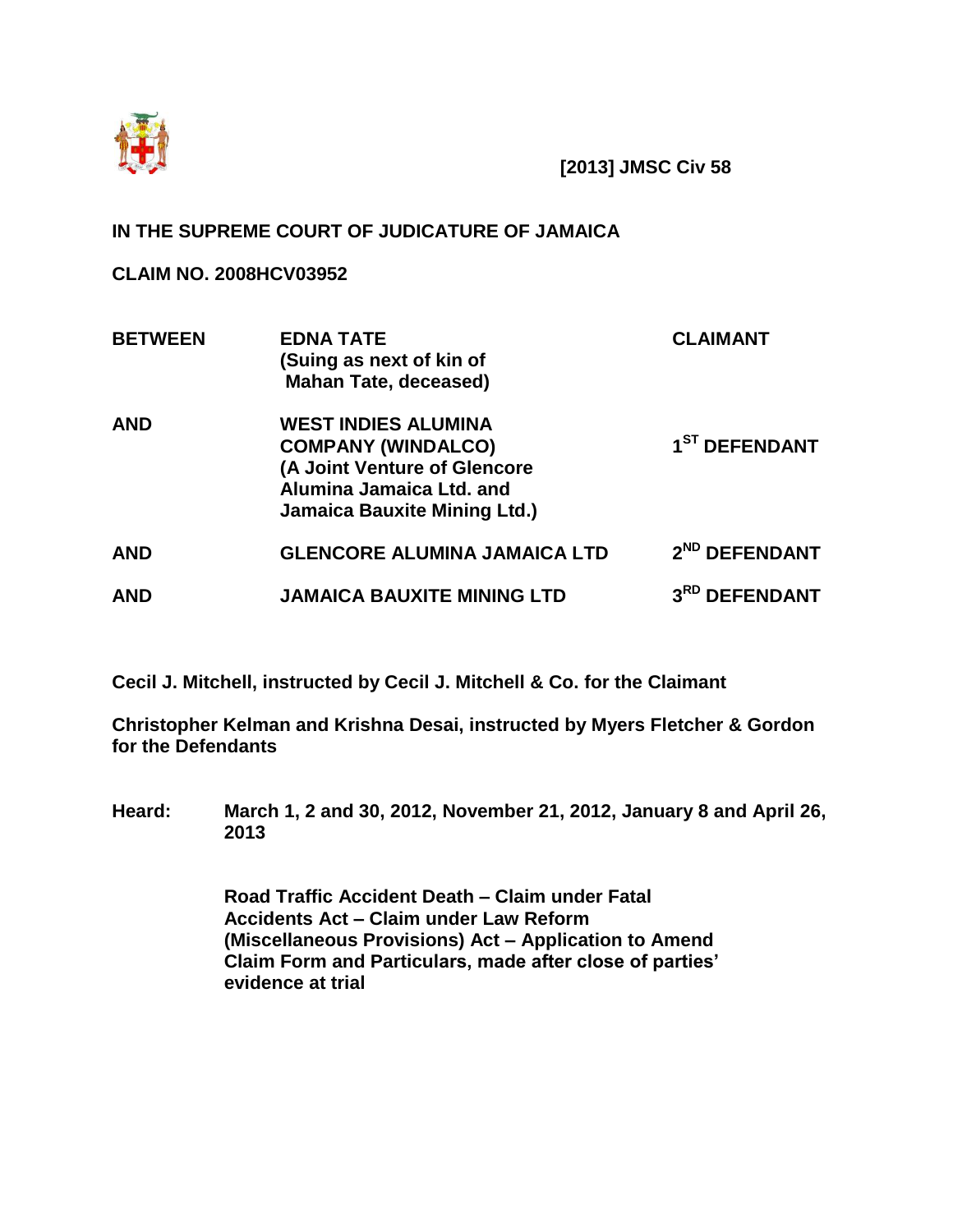#### **Anderson, K., J**

#### **Judgment on Claim**

- [1] In this claim, as it presently exists both in form and in substance, the claimant, who is undisputedly, the widow of the deceased, has sued the defendants to recover damages arising from there having been a vehicular collision which resulted in the death of her husband – Mr. Mahan Tate. That vehicular collision took place on the  $17<sup>th</sup>$  day of August 2005, at Flagman Crossing, Gutters, Bushy Park, in the parish of St. Catherine. The claimant has alleged that all of the defendants were negligent in various and sundry respects and that it was such negligence which caused that collision and ultimately also, the untimely death of the claimant's husband.
- [2] The claim has been instituted by the claimant in her own name and solely on her own behalf. In her particulars of claim, the claimant has not even so much as remotely suggested that she has, at any time, been declared by this court, as being entitled to act as the personal representative of the deceased's estate or for that matter, that anyone else has been lawfully appointed to so act. Furthermore, the claimant has not made any allegation in her particulars of claim, as regards who are the, 'near relations' of the deceased and the claim has not been brought for and on behalf of any of those near relations other then the claimant herself. It is to be noted that the term -'near relations' has been defined by the relevant statute, that being the Fatal Accidents Act, as being, in relation to a deceased person, 'the wife, husband, parent, child, brother, sister, nephew or niece of the deceased person.' Accordingly, the wife of the deceased, is one of his, near relations for the purposes of the relevant provisions of the Fatal Accidents Act, but this court is unaware as to whether any other near relations exists and by virtue of the failure by the claimant to have, to date, provided any particulars in respect thereof, this court is very much unclear in its mind, as to why this claim, which has been brought pursuant to the provisions of both the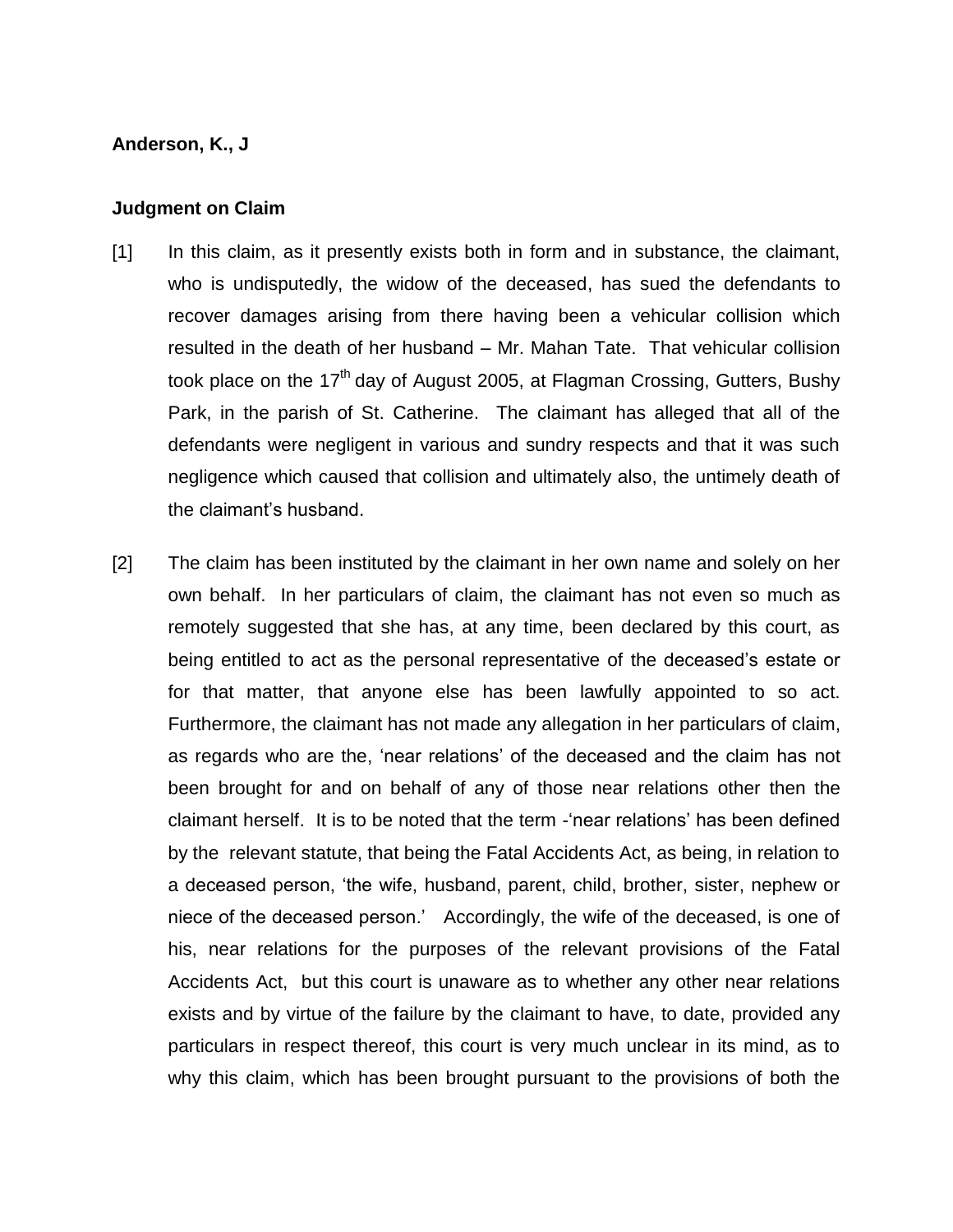Fatal Accidents Act and the Law Reform (Miscellaneous Provisions) Act, has been brought solely in the name of, and for and on behalf of, the claimant. In the absence of particulars of claim having been filed, which clearly go to show that the claimant is the only 'near relation' of the deceased that is now alive, the claimant is not lawfully entitled, in the particular circumstances of this particular case, to pursue this claim, solely on her own behalf.

- [3] A claim for damages arising from the alleged commission by a defendant, of the tort of Negligence, even when brought pursuant to the Provisions of the Law Reform (Miscellaneous Provisions) Act, must be brought within the otherwise statutory established limitation period of six years, which is established by Jamaica's Limitation of Actions Act. The Law Reform (Miscellaneous Provisions) Act does not derogate from, nor does it alter in any respect whatsoever, that limitation period. On the other hand, claims founded on the Tort of Negligence, but which are instituted pursuant to the provisions of the Fatal Accidents Act are required by virtue of the express provisions, of Section 4(2) of that Act, to be commenced within three years after the death of the deceased person, or within such longer period as a court may, if satisfied that the interests of justice so require, allow.'
- [4] In respect of the claim now at hand, the deceased suffered death immediately, as a consequence of the aforementioned collision. Accordingly, his date of death was August 17, 2005. This claim was filed, by means of claim form and accompanying particulars of claim, which were filed on August 14, 2008. Both in the headings of that claim form and particulars of claim, as well as, of course, in all subsequent court filed documentation pertaining to this claim, the claimant has set out the following wording just below her name – 'Suing as next of kin of Mahan Tate, deceased.' Additionally, the claimant has stated in paragraph 1 of her claim form that she, 'sues as next of kin of Mahan Tate, deceased.' Bearing in mind, the provisions of Rule 8.9 (1) of the Civil Procedure Rules (CPR) read along with Rule 8.9A, it is very clear that the claimant is, *inter alia*, relying on the allegation, for the purpose of proving her claim, that she is suing as the next of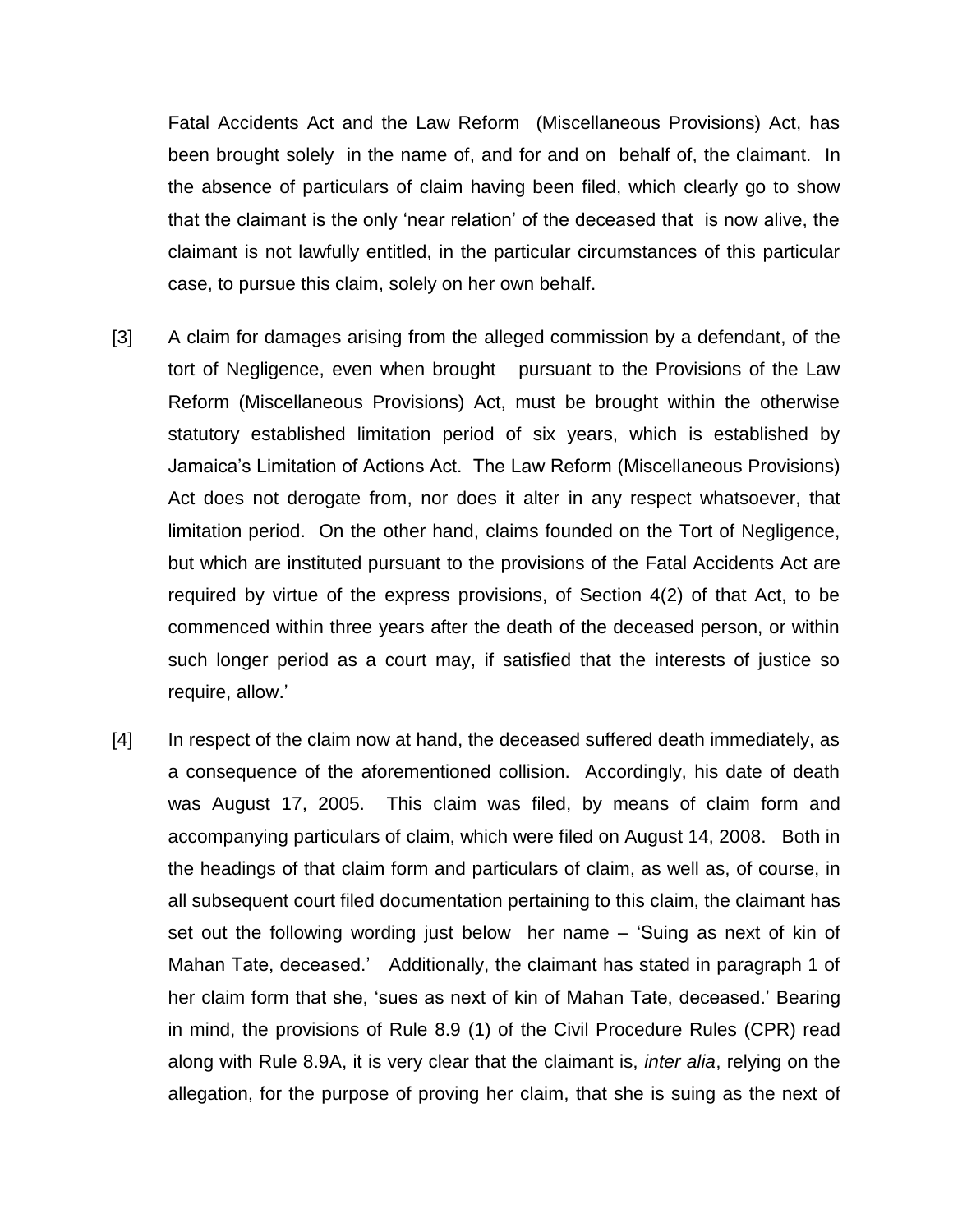kin of Mahan Tate, deceased. The question to be answered at this juncture is  $-$ **Can the claimant properly maintain her claim, suing as next of kin of the deceased, pursuant to the provisions of either the Law Reform (Miscellaneous Provisions) Act or the Fatal Accidents Act, or both**? The simple answer to this question is 'No.' Quite rightly, neither counsel has even so much as sought to demur from this particular legal proposition. In fact, it is a proposition which has been expressly relied on by the defendants through their counsels' closing submissions, which were submitted pursuant to a court order and in lieu of oral closing submissions having been presented to the court.

- [5] The reason for this is obvious, based on the very clear provisions applicable to a consideration of that issue, as are contained in Section 2(1) of the Law Reform (Miscellaneous Provisions) Act and Section 4(1) of the Fatal Accidents Act. For the sole purpose of brevity therefore, I will summarize in that regard. Section 2(1) of the Law Reform (Miscellaneous Provisions) Act, in essence, provides that in a situation such as the one applicable to the present claim, the claim must be instituted from the benefit of the deceased's estate. It follows from this, that a claim under that Act, must and can only lawfully be instituted by the person or persons with lawful responsibility for administering the deceased's estate, that being either an administrator or an executor, or an agent thereof. A person who is next of kin of a deceased person may, for various reasons, not be appointed as executor or administrator of that deceased's estate. In any event, until one has been lawfully so appointed, by Order of this Court, one cannot lawfully represent the interests of the deceased's estate - whether at court or otherwise.
- [6] Insofar as the Fatal Accidents Act is concerned, it is a general rule and starting point that a claim under that Act, is to be brought by and in the name of the personal representative of the deceased person. Where, however, the office of the personal representative is vacant, or where no claim under said Act, is instituted by the personal representative within six months of the date of death of the deceased person, then such claim under the Fatal Accidents Acts, can be brought, 'by or in the name of all or any of the near relations of the deceased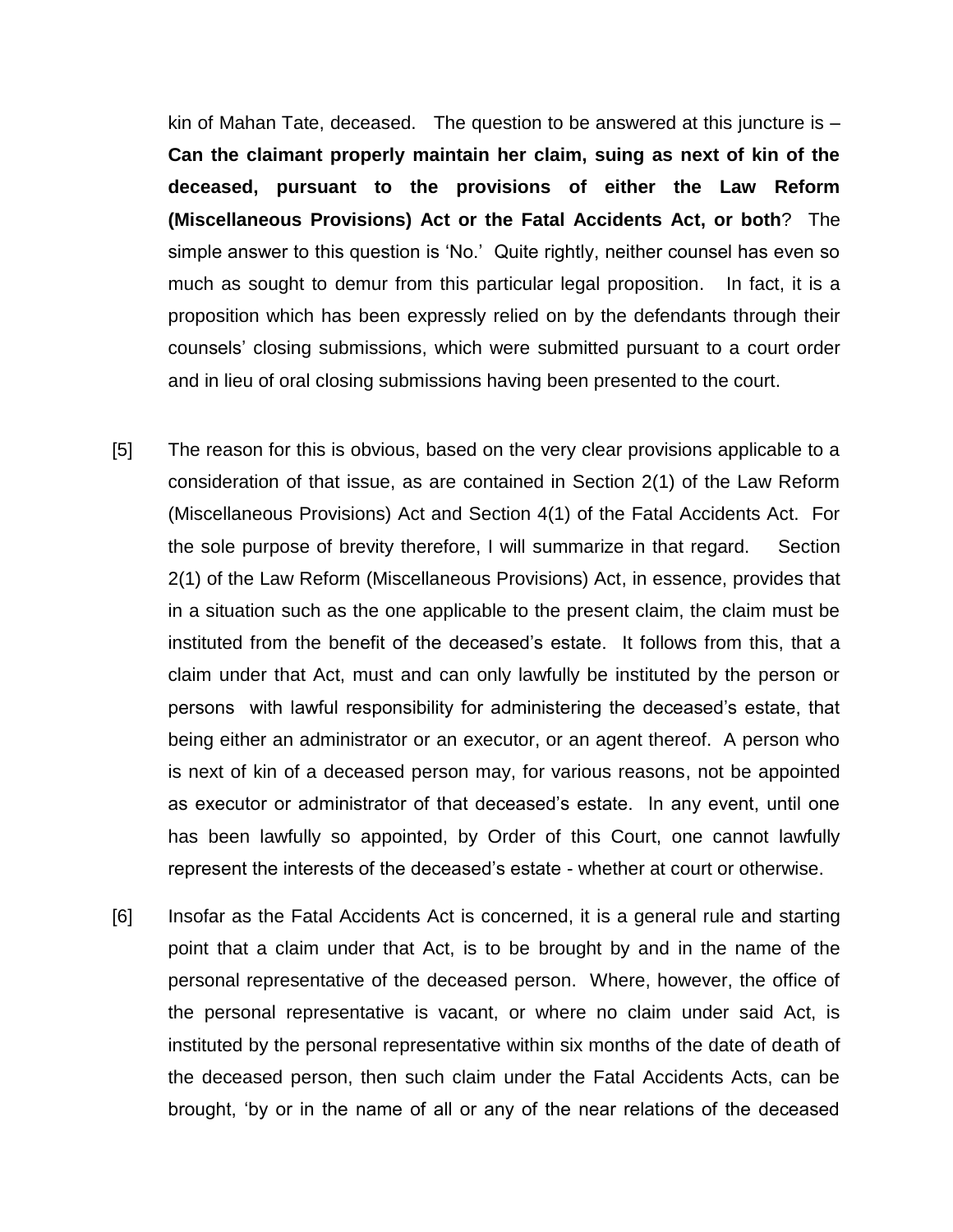person and whether the claim under said Act is brought by the deceased's personal representative or in the name of all or any of the near relations of the deceased person, such claim shall be for the benefit of the near relation of the deceased person.' The Fatal Accidents Act defines the term 'personal representative' in relation to a deceased person as meaning either the executor or administrator of a deceased person.

- [7] Rule 8.9 (1) read along with rule 8.9A of the CPR, make it clear that a person may not rely on any allegation which is not set out in his claim form or particulars of claim, unless this court was to permit same to be done upon application having been made to it by that party, for that purpose. This claim has now reached the stage where the evidentiary aspects of the trial have been concluded, written closing submissions have been filed by the respective parties and judgment on the claim is reserved. It was only sometime fairly long after judgment had been reserved, that I had, as the presiding trial judge, determined that it would be best, in the interest of justice, for the parties to be called in to appear before me in open court, whereat and when I could explain to the respective parties' counsel, the concerns which I then and still do harbour as to whether the claimant even so much as presently has, a proper claim before this court. My concerns in that regard, although not having been assuaged in the slightest, have been accepted by the respective parties as being justifiable. For the purpose of letting the parties know what my concerns in that regard were, the parties had appeared before me in open court on November 21, 2012 and I had then, made my concerns known to them. A further court date was thereafter scheduled, in order to have the parties then formally indicate what their respective responses would be, to my expressed concerns. That further court date was on January 8, 2013 and the claimant's counsel, who had from amongst counsel, addressed me first on that date, accepted as valid, the court's earlier expressed concerns as regards the claimant's claim/statement of case and in light thereof, applied to be permitted to amend his client's particulars of claim.
- [8] The amendments to same, which were then sought, are as follows: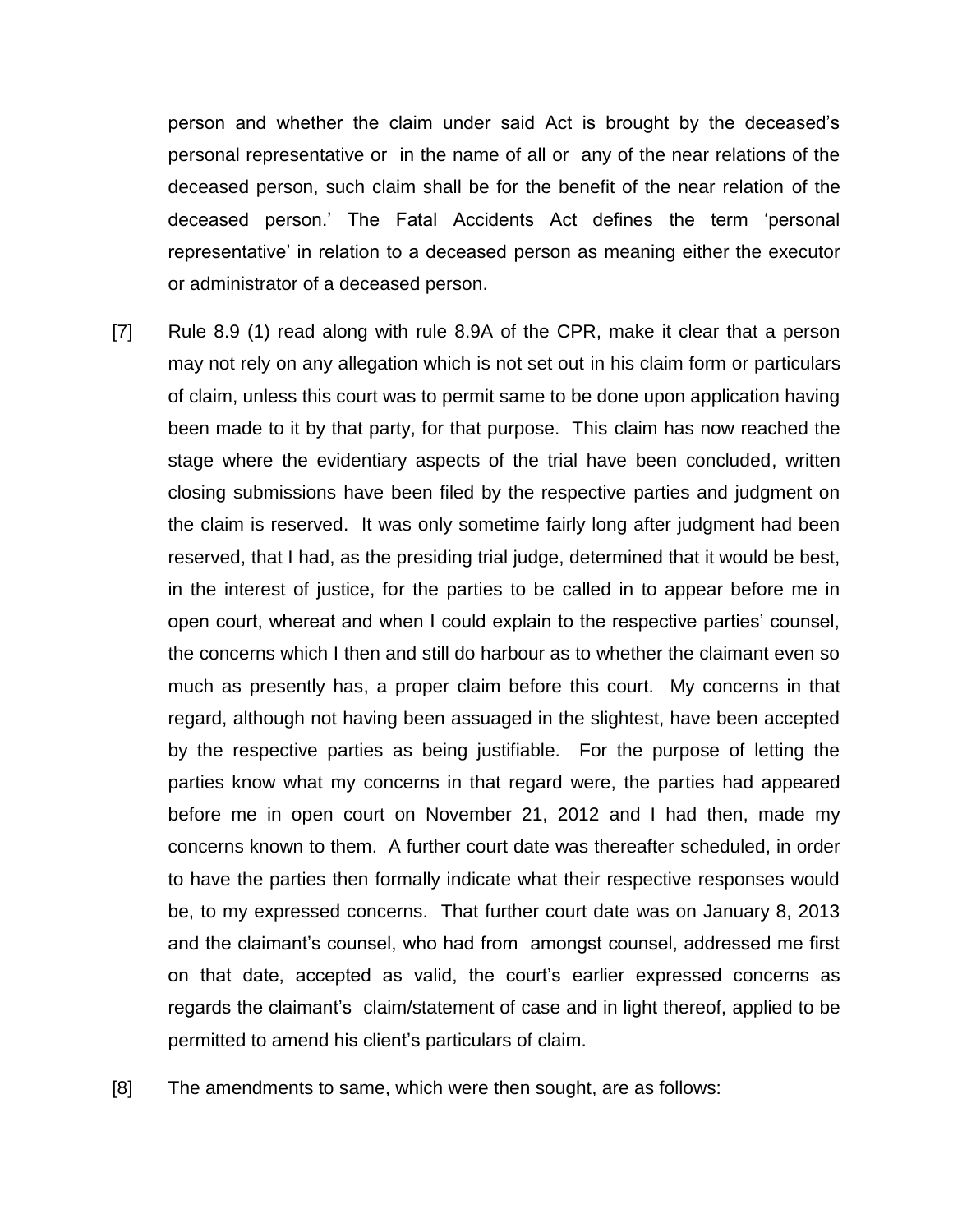That paragraphs 2 and 3 of the particulars of claim, be replaced as follows and that the paragraphs presently stipulated being paragraphs 2 and 3, be renumbered as being paragraphs 4 and 5 and all other consecutive paragraphs be renumbered accordingly –

- (2) 'The claimant is the holder of letters of administration in the estate of the deceased, said letters of administration having been granted out of the Supreme Court of Judicature of Jamaica on August 22, 2011.'
- (3) 'This Action is brought for the benefit of the estate and the near relations of the deceased.'
- [9] This court takes the view, firstly, that unless the amendments as sought, are granted by this court, then the claimant's claim both under the Fatal Accidents Act, as well as under the Law Reform (Miscellaneous Provisions) Act, must, by virtue of reasons given above, of necessity, fail *ab initio*.
- [10] Secondly, as the claimant's counsel has expressly accepted, without any demur thereto, having been forthcoming from the defence counsel, if the amendments were to be granted and thereafter, the defendants were to put the claimant to proof of the assertion as made in the amended paragraph 2 of the claimant's amended particulars of claim, this would necessitate that, in order for the claimant to succeed in proof of her claim as brought on behalf of the estate and near relations of the deceased person, she would have to apply to re-open the claimant's case, for the purpose of being permitted to lead further evidence in support of her then amended paragraph 2 of her amended particulars of claim. This would then have to be considered, just as will the application for the amendments, in the context of this claim being before this court for no less than four years now and judgment in respect of same having already been reserved, since it would have correctly been understood by all the parties, as of March 30, 2012, that the evidence at trial was, by then, completed. Alas, had the court not brought its concerns to the parties' attention, the same would indeed have been completed and undoubtedly, the claimant would have utterly failed in proof of her claim, as the claimant would have had no lawful authority, based on that which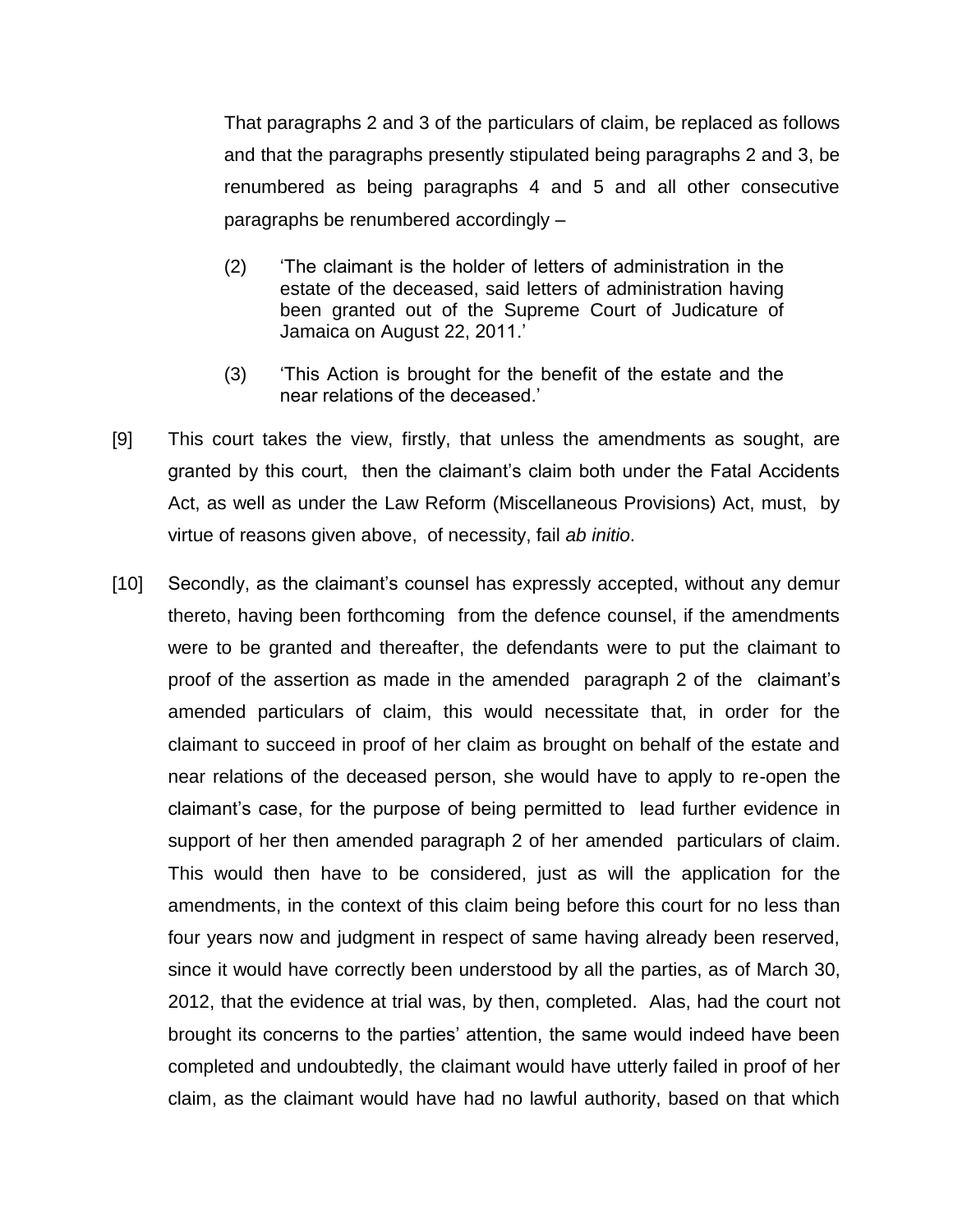she has, up until now, certified in her statement of case, to even so much as lawfully pursue her claim.

- [11] Thirdly, there ought, in the particular circumstances regarding this claim, as presently exist, also to have been an application to amend the claimant's claim form, so as to include therein, the wording as set out in the proposed amendments of the particulars of claim. This should be so not only in order to make these documents (claim form and particulars of claim), entirely consistent with one another, but also so as to, from the very onset of the claim, by virtue of the claim form document, even though it can only now be properly particularized at this very late stage, by way of amendment, make it clear therein, what is the legal footing upon which the claimant rests the institution of her claim. The claimant has not, however, even at this late stage, applied for her claim form to be amended. This court though, notwithstanding the claimant's failure to do so, is not of the view that such failure should be fatal to her application, since, it would follow logically and as a matter of the overall application of the interests of justice, that even though not expressly applied for, if this court were to permit the amendments as sought to the claimant's particulars of claim, it would and should also permit, amendments '*ipassima verba'* to the claimant's claim form*;* since collectively, those documents would constitute the claimant's statement of case.
- [12] Fourthly, the claimant has not yet, disclosed the Grant of Letters of Administration in the deceased's estate, to her. By that, this court means that the same has never been set out in a list of documents; this even though said document is 'directly relevant' as that term is defined by Rule 28.1(4) of the CPR, this because the claimant intends to rely on it in proof of her claim, as indeed she must, if she is thereafter permitted by this court so to do. Such failure to disclose is not only in breach of Civil Procedure Rule 28.4(1), but also is in breach of a court order. Furthermore, it must never be forgotten by litigants and their counsel, that the duty to disclose is a continuous one. In that regard, see Rule 28.13(1) of the Civil Procedure Rules. As such, whilst it is certainly the case that as at the date when this claim was filed, that being August 14, 2008, the claimant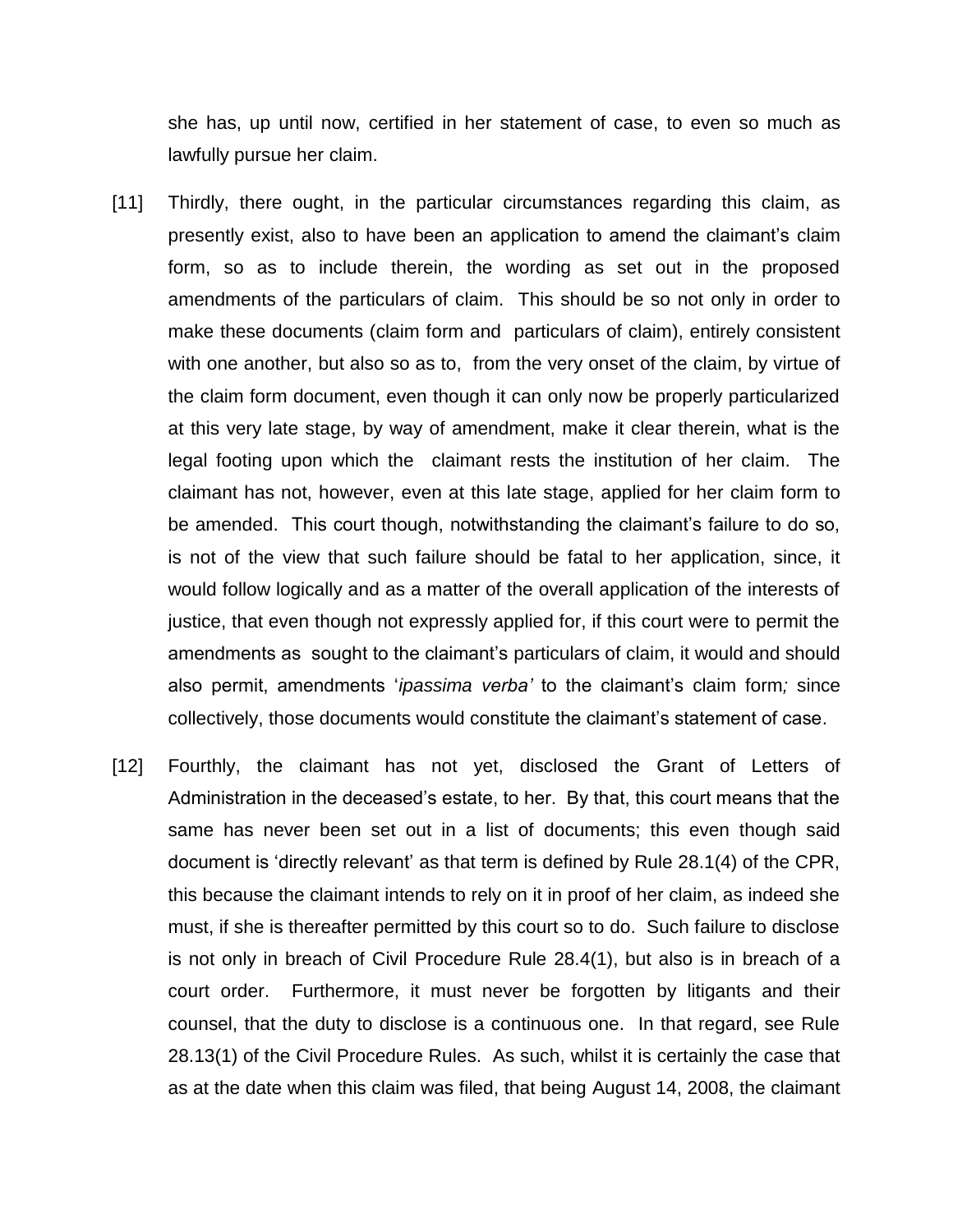then had no lawful capacity to claim pursuant to the provisions of the Law Reform (Miscellaneous Provisions) Act, as she did not then have the capacity to bring this claim on behalf of the deceased's estate. Nonetheless, from the moment when this court gave her the capacity to do so, by means of the grant to her, of Letters of Administration, the same ought to have been disclosed. In the circumstances, the same ought to have been disclosed, by means of immediate notification, as of August 22, 2011, to opposing counsel, but in addition, within 14 days after August 22, 2011, a supplemental list of documents ought to have been served, specifying therein as a document, the Grant of Letters of Administration. See Rule 28.13(1, 2 and 3) of the CPR, in that regard. To date, however, as far as this court presently knows, no such disclosure has yet been made by the claimant. This is perhaps because the claimant's counsel has taken the view that such disclosure would only be necessary if this court were to grant the amendments as sought. If that is so, then such, it must be stated, is clearly a mistaken view, since Rule 28.12(1) of the CPR, expressly states that: *'The duty of the disclosure in accordance with any Order for standard or specific disclosure continues until the proceedings are concluded*.' In the case at hand, an Order for standard disclosure was made by this court on May 5, 2011 and it is very clear that 'proceedings' in respect of this claim are not yet concluded, as a final judgment in respect of same, has still not, as of yet, been rendered by this court. Thus, this court was expecting that certainly by now, such disclosure would have been made. Alas, same was not to be. The failure to disclose that relevant document in a timely manner and in accordance with the applicable rules of court, must of necessity, be considered by this court very carefully, when this court is addressing its mind as to whether or not the proposed amendments ought to be granted. As such, this court will address the significance of the failure to disclose, upon the claimant's application to amend, at a later stage in this judgment.

[13] At this stage, it would be appropriate to set out, in brief a summary of the respective arguments advanced by the parties as to why the proposed amendments ought or ought not to be granted (as the case maybe). For the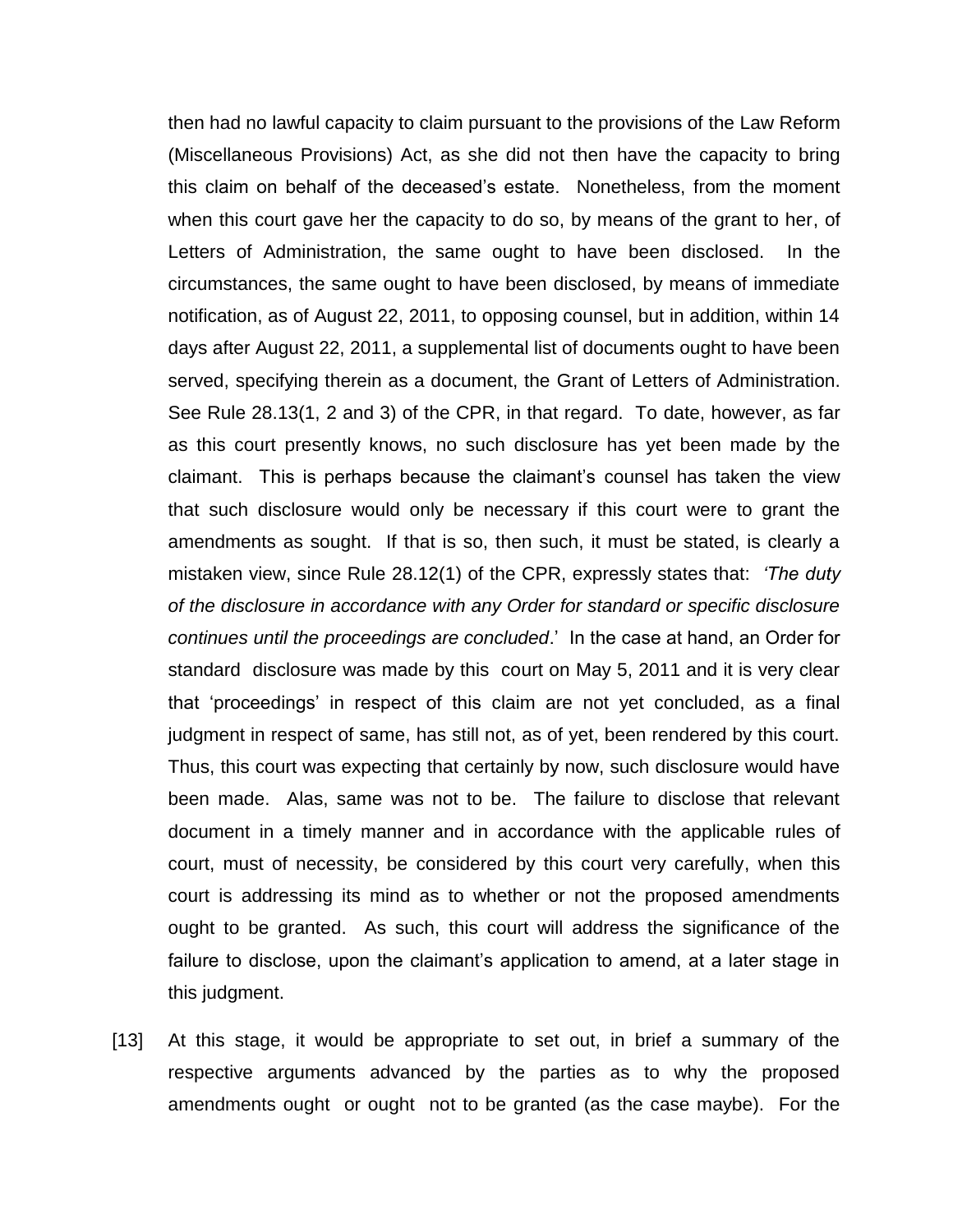claimant, the arguments as to why the proposed amendments ought to be granted were as follows. They are set out in random order:

- i No undue prejudice would arise.
- ii The proposed amendments would not impact upon the defendant's liabilities, nor would the defendants need to file a new Defence or can any witnesses, if the amendments as sought, were to be granted.
- iii Court can exercise its case management powers and grant the amendments as sought.
- iv Costs thrown away could be awarded to the defendants and this would more than adequately compensate the defendants for any inconvenience suffered.
- v Defendants would not be prejudiced by the claimant's failure to disclose the grant to the claimant of letter of administration and in any event, it should be borne in mind by the court, that the failure to disclose was not wilful. As such, this court should waive noncompliance by the claimant with Rule 28.13 of the Civil Procedure Rules.
- vi Rule 8.4 of the CPR is applicable to the present situation and the claim should not fail because, 'a person who should have been made a party was not made a party to the proceedings.' (Rule 8.4(1) (b) of the CPR), or because a person was added as a party to the proceedings who should not have been added.' (Rule 8.4(1) (a) of the CPR)
- [14] The defendant's arguments in opposition to the claimant's application to amend, in summary, were as follows:
	- i The proposed amendments relate to liability, since as the defendants had pointed out in their written closing arguments, as the claim presently stands, the claimant has no proper basis upon which to pursue her claim, either under the provisions of the Fatal Accidents Act, or under the provisions of the Law Reform (Miscellaneous Provisions) Act.
	- ii Rule 8.4 of the CPR has no applicability to the present situation with which the claimant is faced.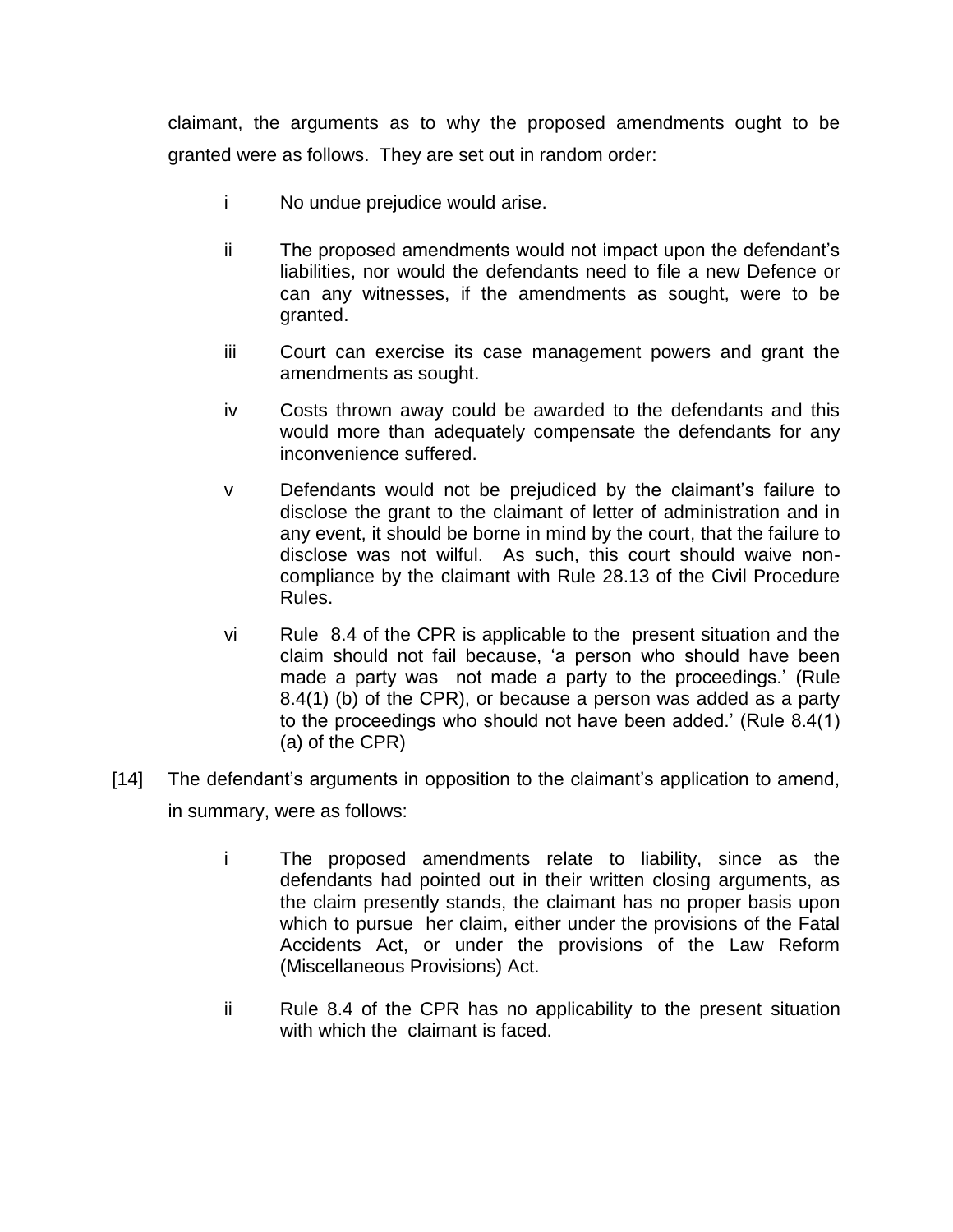- iii The amendments would if granted, cause serious prejudice to the defendants, which could not adequately compensated for, by an award of costs.
- iv The claimant has failed to comply with Rule  $8.9(1)$  duty to fulsomely set out nature of case in statement of case and also Rule 28.13 – continuous duty of disclosure, and the claimant seeks to make a mockery of those rules of court.
- v The claimant has, throughout, acted in a very dilatory manner insofar as the proper framing of her claim is concerned, in that to date, it is only after the respective limitation periods for claims under the Fatal Accidents Act (three (3) years) and claims under the Law Reform (Miscellaneous Provisions) Act which would be the limitation period applicable to claims in tort generally, that being six (6) years, has expired and that the amendments, which are a *sine que non* of the claim, are now, for the first time, being sought. Such dilatory conduct on the claimant's part, is highlighted by, *inter alia,* the claimant's failure to disclose the grant to her of letters of administration in the deceased's estate.
- vi The court does not have discretion to waive non-compliance by a party with Rule 28.13 of the CPR and two, insofar as there has been a failure by the claimant to disclose the Grant of Letters of Administration in the deceased's estate, to her, the claimant cannot rely on said grant for the purpose of assisting her in proof of her claim.
- vii The claimant would, if permitted by means of the proposed amendments, be introducing fresh causes of action outside of the applicable limitation periods pertaining to same, and this is, in law, impermissible.
- viii This court does have the power to vary any Order by another Judge of this court, such as, for instance, as was made in this claim - an Order for standard disclosure. Such general power cannot be successfully relied on, to derogate from the special rules *vis-a-vis* disclosure, as set out in Rule 28.13 (2 and 3)

[15] In rejoinder, the claimant's counsel submitted that since Rule 28.13 is silent as to whether this court has any power to extend time for compliance with the duty to disclose, his client relies on the general rule of court, that this court can extend time for compliance with a court order, this of course, being a power which can be exercised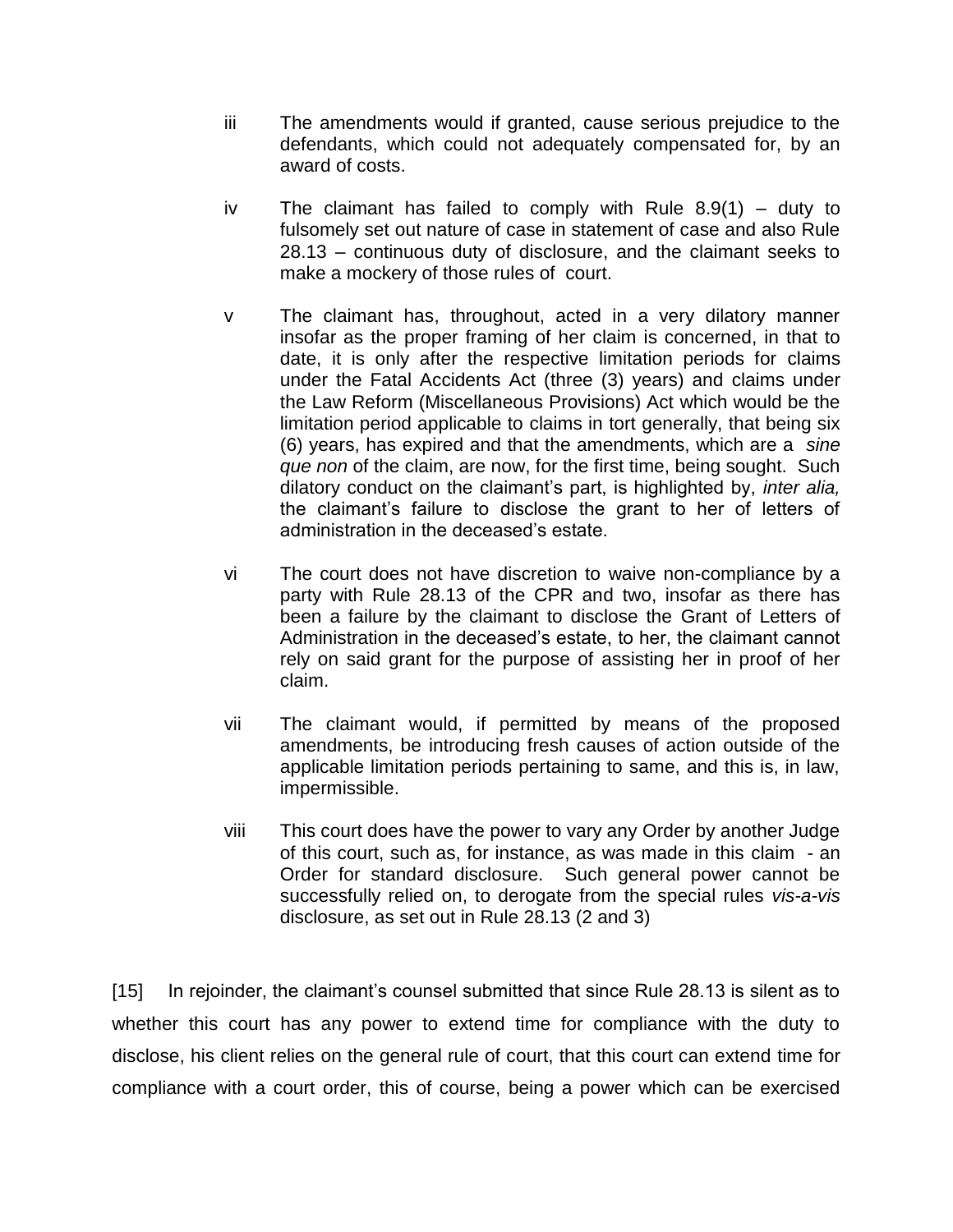even after the time for compliance has passed (Rule 26.1(2) (c) of the Civil Procedure Rules. The claimant's counsel also submitted in rejoinder, that the proposed amendments do not seek to introduce a new or fresh claim. Instead, they are sought solely for the purpose of regularizing the claimant's position. There are no new allegations regarding the circumstances which resulted in the deceased's death and thus, the proposed amendments can and ought to be permitted.

[16] I will now address each of those arguments in turn, as by doing so, this court will best be able to determine whether or not the amendments as sought, ought to be granted.

### **Whether Proposed Amendments Will Affect Liability Of The Defendants**

[17] There is no doubt whatsoever, in this court's mind, that the proposed amendments are absolutely necessary if the claimant is to establish liability under either of the relevant statutes, on the part of either of the defendants. I therefore agree with the defence counsel's submission that the proposed amendments are a, '*sine qua non'* of the claimant's claim. It is therefore with this at the forefront of this court's mind and considered carefully in the context of all other relevant factors, not the least amongst which being, the extent of prejudice (if any at all), which would be caused to the defendants if the amendments as sought, were to be granted, that this court will consider for the purpose of deciding on the application made by the claimant.

## **Whether The Defendants Would Need To File A New Defence Or call Any Witnesses If The Amendments As Sought, Were To Be Granted**

[18] There is no doubt that if the amendments as sought, were to be granted, an amended defence would be required to be filed, in order for the defendants to respond to the new allegations/assertion as would be made in the amended particulars of claim. The defendants in that amended defence, would likely have to either put the claimant to proof of those new allegations/assertions, because those allegation/assertions are not within their personal knowledge, this especially since there has not yet been any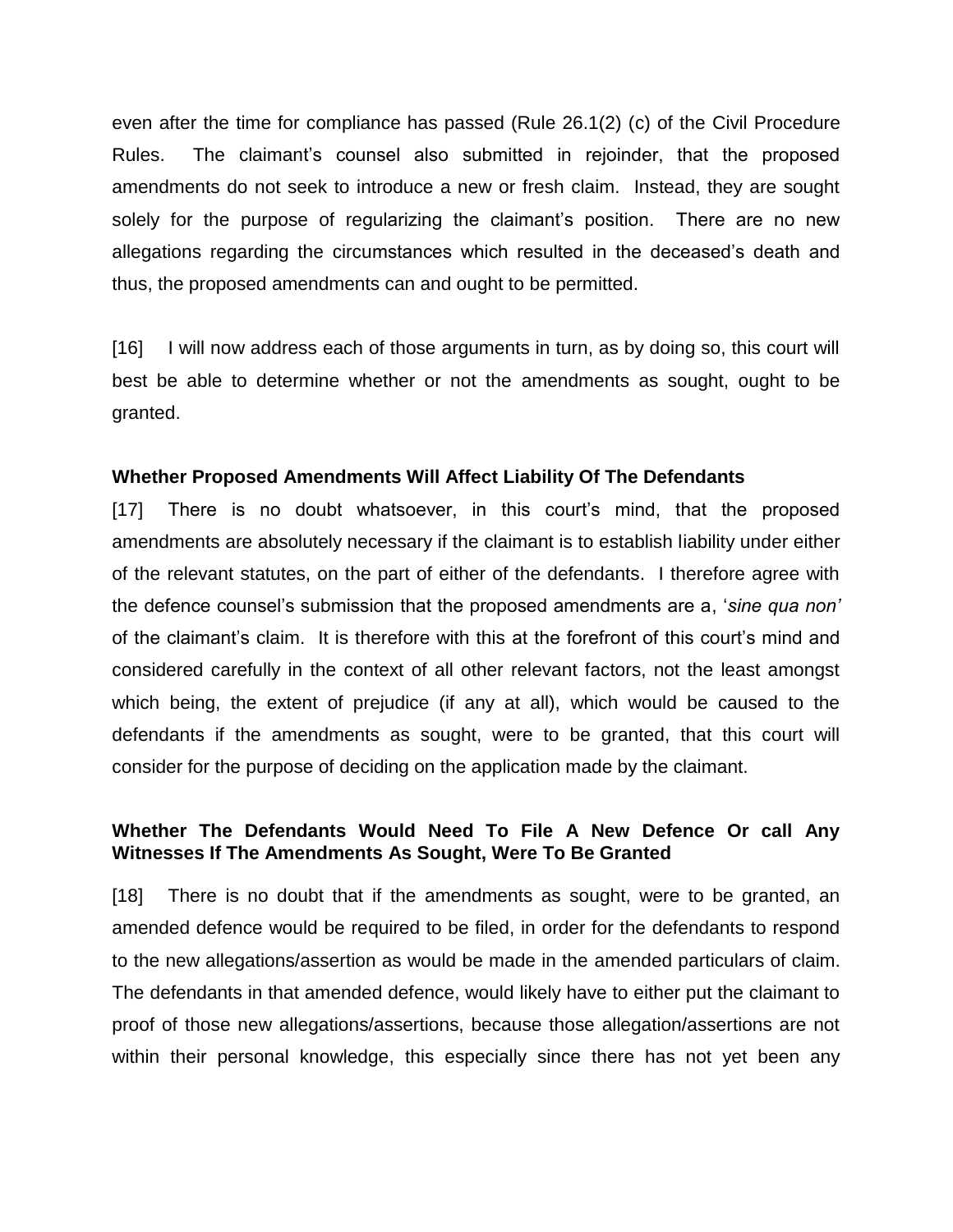disclosure to the defence of any Grant of Letters of Administration in the deceased's estate, to the claimant, or alternatively, admit to those new allegations/assertions.

[19] It is correct though to state that the defendants would not need to call any witnesses in order to respond to those new allegations/assertions, but there can be no doubt whatsoever, that if the claimant was to be put to proof of the new allegations/assertions made in an amended particulars of claim (this if amendments as sought, are permitted), then the claimant would have to seek this court's permission to re-open her case, if those new allegation/assertions are to possibly be proven. Even prior to any further testimony being provided to this court presumably by the claimant in that regard, this court would have to permit the claimant to amplify her witness statement. All of this would be being sought to be done, it must be recalled, long after both the claimant and the defendants have closed their respective cases and during a period of time wherein judgment on the claim was reserved by the court. Accordingly, additional trial time and additional costs for the parties, in particular, the defendants – who oppose the amendment application, would inevitably ensure if the amendments as sought, were to be granted. This will be of relevance to consider insofar as overall prejudice to the defendants is concerned.

## **Whether Defendants Would Be Gravely Prejudiced If Amendments as Sought, Were to Be Granted And Whether This Court Can And Should Exercise Its Case Management Powers And grant the Amendments As Sought**

[20] There is no doubt that this court can, in appropriate circumstances, grant amendments to a party's statement of case, at any stage of the proceedings in respect of a claim. Where amendment of a party's statement of case is to be sought subsequent to the case management conference, then an application must be made to the court, and granted by the court, for that amendment to be lawfully made. See Rule 20.4 of the CPR in that regard. Rule 20.4 simply states that amendments subsequent to case management conference can be made with the court's permission. That rule of court does not go on to state what factors should be considered by this court in deciding on whether such permission ought to be granted. In exercise of its overall case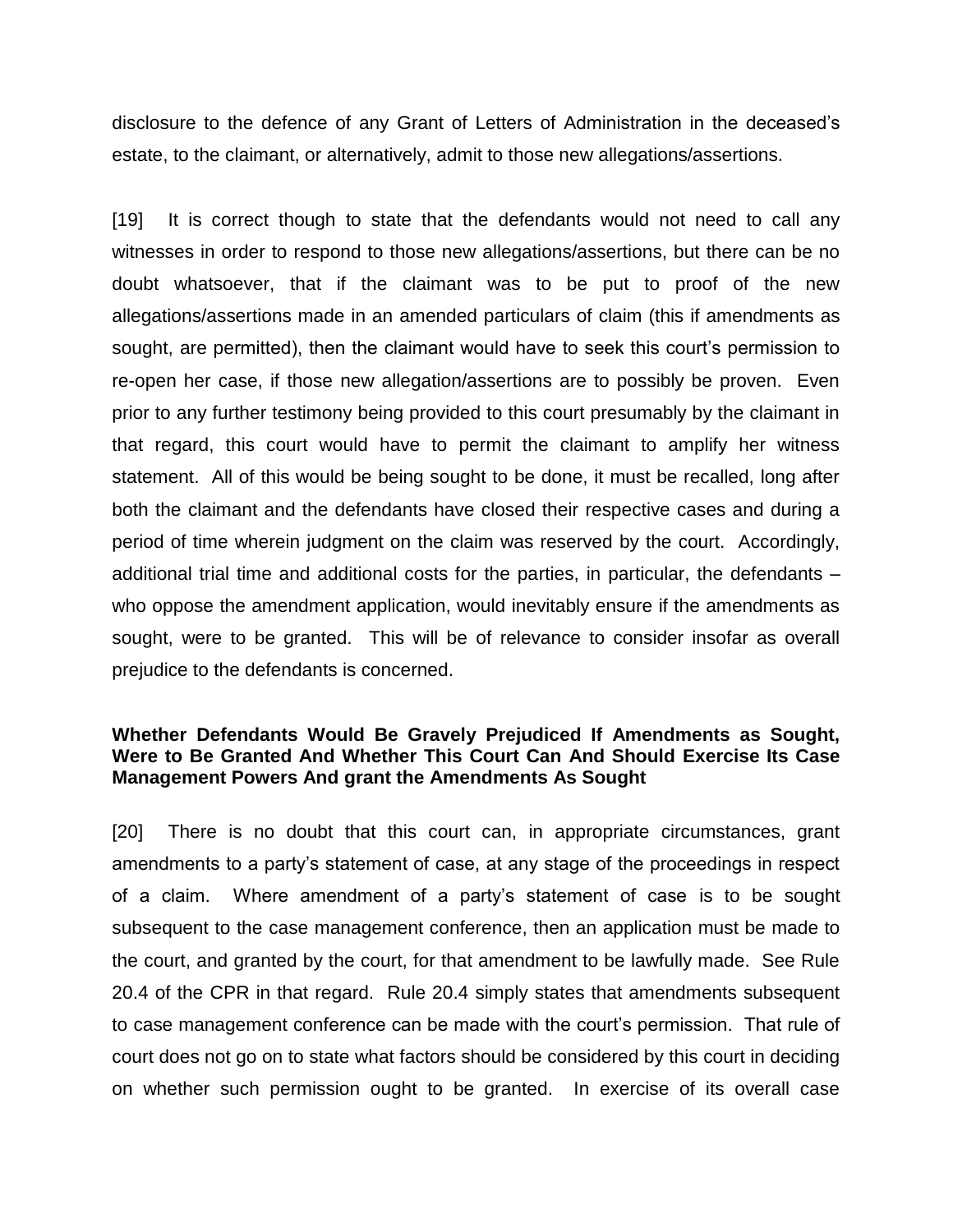management powders, therefore, this court should apply the 'over-riding objective' in deciding whether a proposed amendment should be permitted. As a general rule, this court should allow amendments to be made to a party's statement of case, so as to enable the real matters in controversy between the parties, to be determined. In that regard though, this court must consider whether the proposed amendment (s) can be made without injustice to the opposing party. If the opposing party can be adequately compensated by an award of costs, then there would be no injustice to the other side. See **Charlesworth v Relay Roads Ltd** [2000] 1W.L.R. 230, **Clarapede & Co. v Commercial Union Association** [1883] 32 W.R. 26 262; **National Housing Trust & Y.P. Seaton & Associates Co. Ltd.** – Claim No. 2009 HCV05733.

[21] Of necessity, it must follow though, that the later in time that the proposed amendment is sought and the more fundamental to the entire claim or defence (as the case may be), that proposed amendment is, would likely be the greater the degree of prejudice that would be caused to the party opposing the amendment application and therefore, the greater likelihood that party could not be adequately compensated by an award of costs in his/its favour, as a consequence of such amendment (s) to a party's statement of case, having been permitted by the court. This does not mean, however, that late amendments of a party's statement of case ought never to be permitted by this court. Instead, what it means is that, if an application for such is made at a very late state of court proceedings in respect of a claim, then this court must consider whether, in view of the nature of the amendment and the stage at which such is being sought, the likelihood of irremediable prejudice to the opposing party exists. The court must consider such though, on a case by case basis, since, quite appropriately, Jamaica's rules of court as they presently exist and in particular Rule 20.4, does not prevent this court from granting a late or even very late amendment of a party's statement of case. There was a case decided on by Jamaica's Court of Appeal which, although decided on pursuant to the provisions of the then existing Civil Procedure Code, which was replaced in 2002 by the CPR, would likely still be decided in the same way today, as the same overall legal principles now to be applied in considering any application for an amendment of a party's statement of case, where applied by the court of trial and the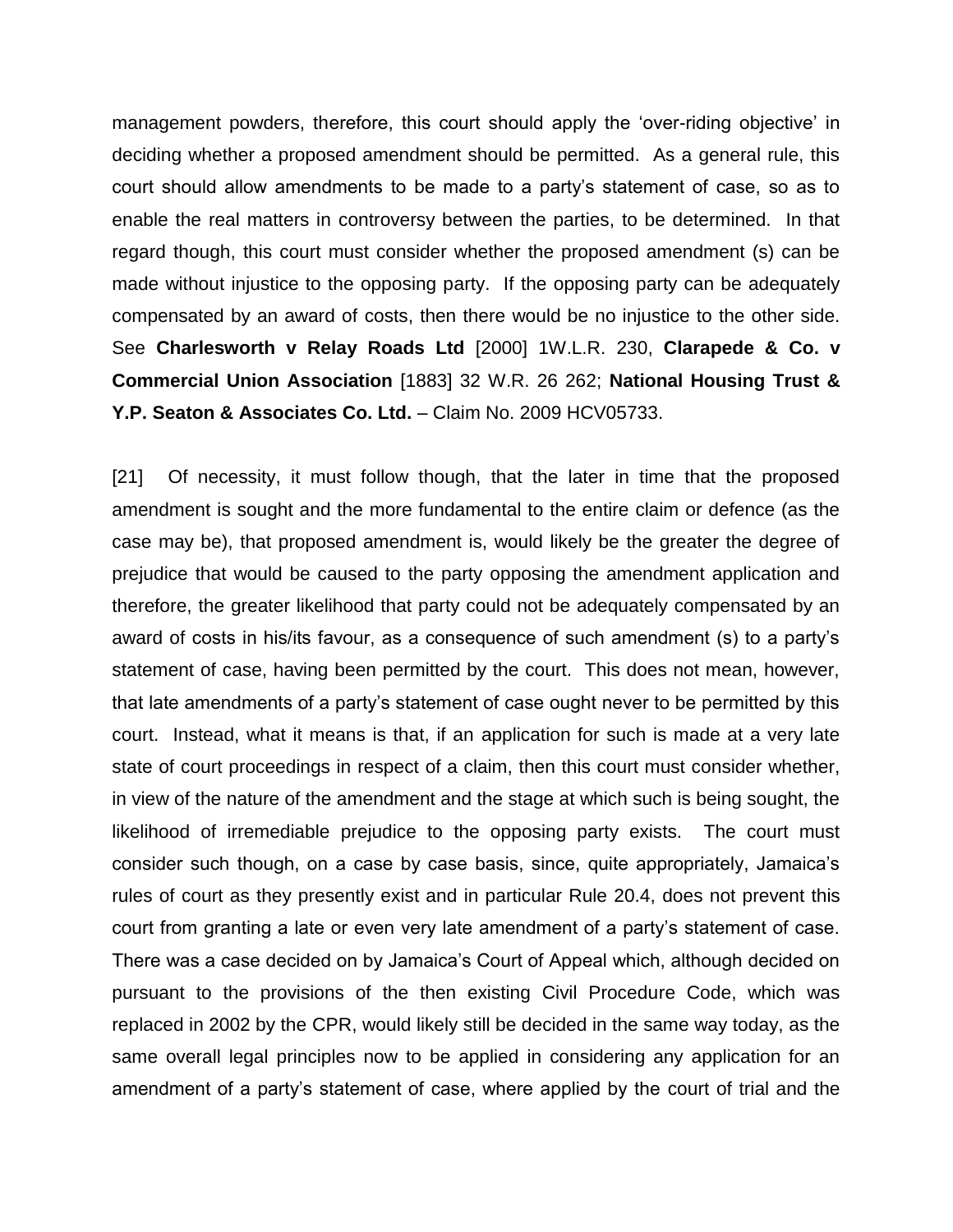appellate court, in that case, wherein the amendments were permitted during trial, at the close of submissions. See **The Attorney General v Maurice Francis** SCCA 13/95 (Judgment delivered on March 26, 1999). There are cases though, in which late amendment applications were refused by courts. Thus, in **Christofi v Barclays Bank Plc**. [2000] 1W.L.R. 937, an amendment sought at a late stage, in an attempt to save a claim that would otherwise have been struck out as disclosing no reasonable claim, was refused in accordance with the over-riding objective. See also **Ketteman v Hansel Properties Ltd** (H.L.) – [1987] A.C. 189.

[22] In this claim, as earlier stated in this Judgment, there can hardly be any doubt that the claim as presently exists, has absolutely no prospect of success. I am buttressed in this view, by virtue, also, of Rule 8.7(6) of Jamaica's Civil Procedure Rules (CPR) which requires that, '*A claimant who claims in a representative capacity must state what that capacity is.'* In order to properly pursue a claim under either the Fatal Accidents Act or the Law Reform (Miscellaneous Provisions) Act or as in this claim, both of those Acts, the pursuer must do so in a representative capacity. The failure to state what that representative capacity is, in such a circumstance as the one concerning the claim now before this court, is to my mind, in and of itself, fatal to the claim, since the claimant cannot lawfully pursue a claim under either of those relevant statutes, on her own behalf, in her own name. She could only properly/lawfully have pursued same, if she had the requisite legal capacity to do so, as a representative of the estate and if so, pursuant to the provisions of the Law Reform (Miscellaneous Provisions) Act, or as a representative of the deceased's near relations (Fatal Accidents Act), or as a representative of both the deceased's estate and his near relations (where the claim is brought pursuant to both of those Acts of Parliament).

[23] In the circumstances, the case at hand, insofar as the claimant is concerned, is similar to the **Christofi** case (op.cit.) and in all likelihood, from an interests of justice perspective, the amendments as are now being sought by the claimant, ought not to be granted.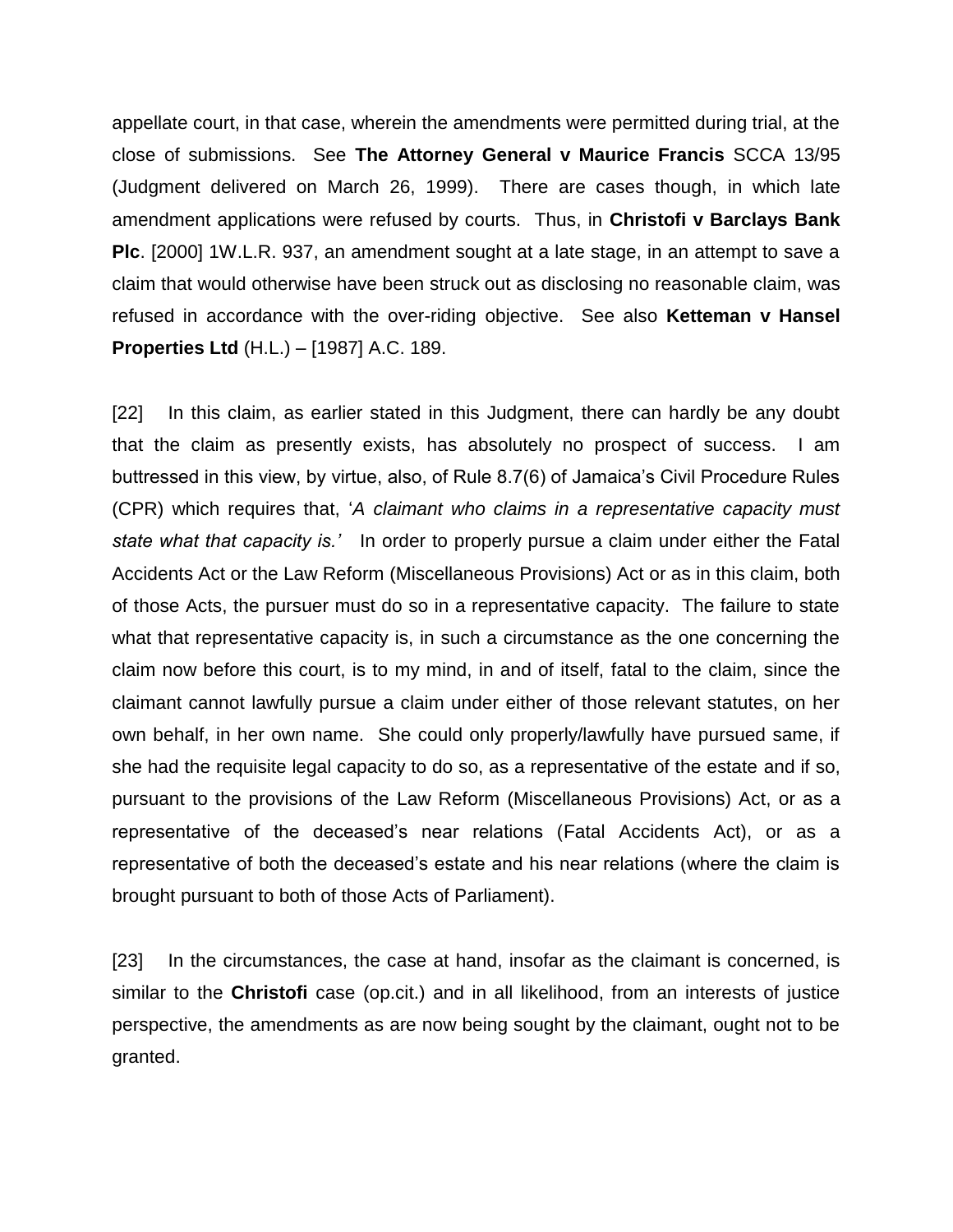[24] There is though, one other compelling reason why it is this court's considered opinion that the amendment as sought by the claimant ought not to be granted and it is as simply put, that to do so, would it seems to me, deprive the defendants of a limitation defence which otherwise they would now have. This is because, if the amendments as sought, were to be granted, this would then result, for the first time, once such amendments to the claimant's statement of case have been duly filed, in the claimant actually being lawfully able to pursue a claim which would then have, at least, some reasonable prospect of success. The amended statement of case would be considered as having amended the claimant's original statement of case and that amended statement of case would then be considered as dating back to the claimant's original statement of case. As such, if the amendments as sought, were to be granted, the defendants would each be deprived of a limitation defence, this being three (3) years for the Fatal Accidents Act, aspect of the claim and six (6) years for the Law Reform (Miscellaneous Provisions) Act, aspect of the claim – six (6) years being the general limitation period for claim in tort.

[25] Although England has in place, through statute, a provision which Jamaica does not, that generally prohibits the granting of an amendment which would serve to deprive a party of a limitation defence – See **Limitation of Actions Act** [1980], Section 35(3), nonetheless, the question to be answered by this court now is: Would irremediable prejudice be caused to the Defendants of the amendments as sought, were to be granted? In answer to that question, for reasons already given in this Judgment, as also on the basis that if the amendments as sought, were to be granted, the defendants would be deprived of a limitation defence, this court is of the view, that the unequivocal answer to that question is – 'Yes.' For cases on this limitation point, *vis-a-vis* proposed amendments, See **Weldon v Neal** [1887] XIX Q.B.D. 394; **Gleaner Co. Ltd v Arnorld Foote** – [1982] 19 J.L.R. 124.

[26] In the circumstances, for all of the reasons provided herein, the application by the claimant to amend her statement of case is denied. Had there been a proper management of this claim by counsel and the court up until now, it is likely that this